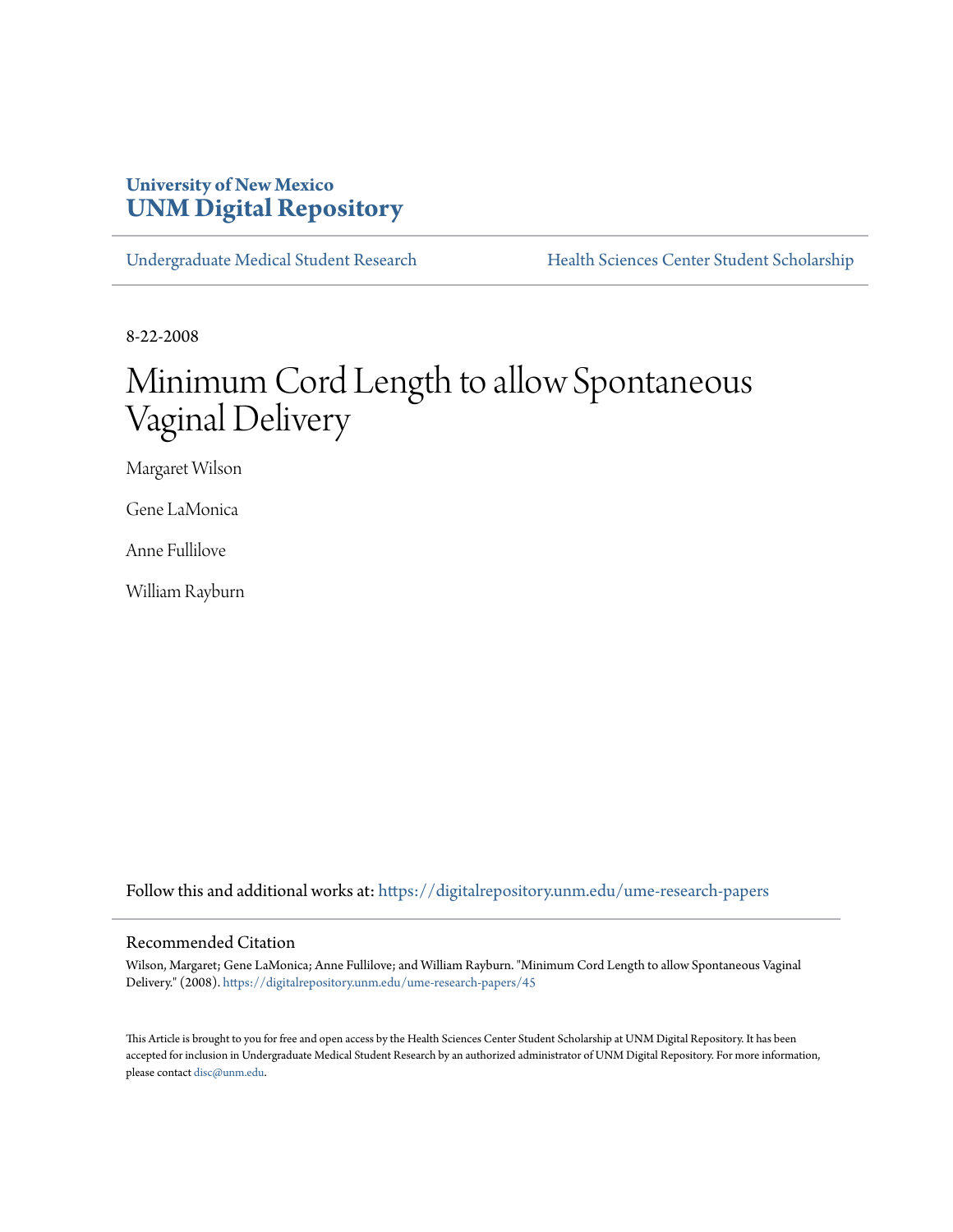**Brief Communication** 

### MINIMUM CORD LENGTH TO ALLOW SPONTANEOUS VAGINAL DELIVERY

Gene E. LaMonica, MD

Margaret L. Wilson, BA

Anne M. Fullilove, BS

William F. Rayburn, MD

Running title: Short umbilical cord

From the Division of Maternal-Fetal Medicine, Department of Obstetrics and Gynecology, School of Medicine, University of New Mexico, Albuquerque, NM.

Financial assistance: Seligman Perinatal Research Fund and General Clinical Research Center, University of New Mexico

Corresponding author:

Gene E. LaMonica, MD Department of Obstetrics and Gynecology University of New Mexico School of Medicine MSC 10 5580 1 University of New Mexico Albuquerque, NM 87131 Phone: (505) 272-6372 Fax: (505) 272-3918 Email: [glamonica@salud.unm.edu](mailto:glamonica@salud.unm.edu) 

Abstract characters: Manuscript characters: Illustrations: 2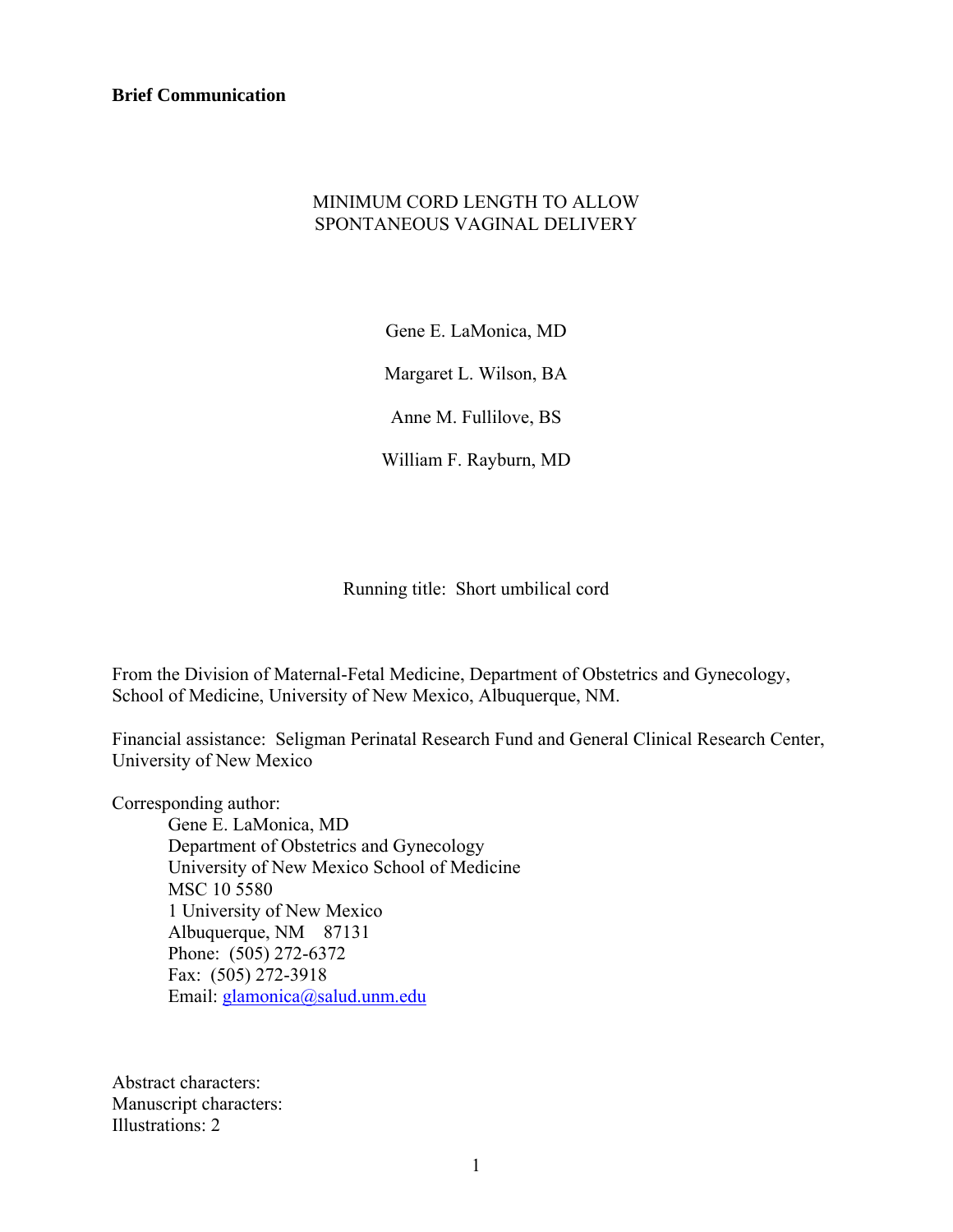## **Condensation**

The uterine axis and birth canal are not so long to prevent a spontaneous vaginal delivery in the presence of a short umbilical cord.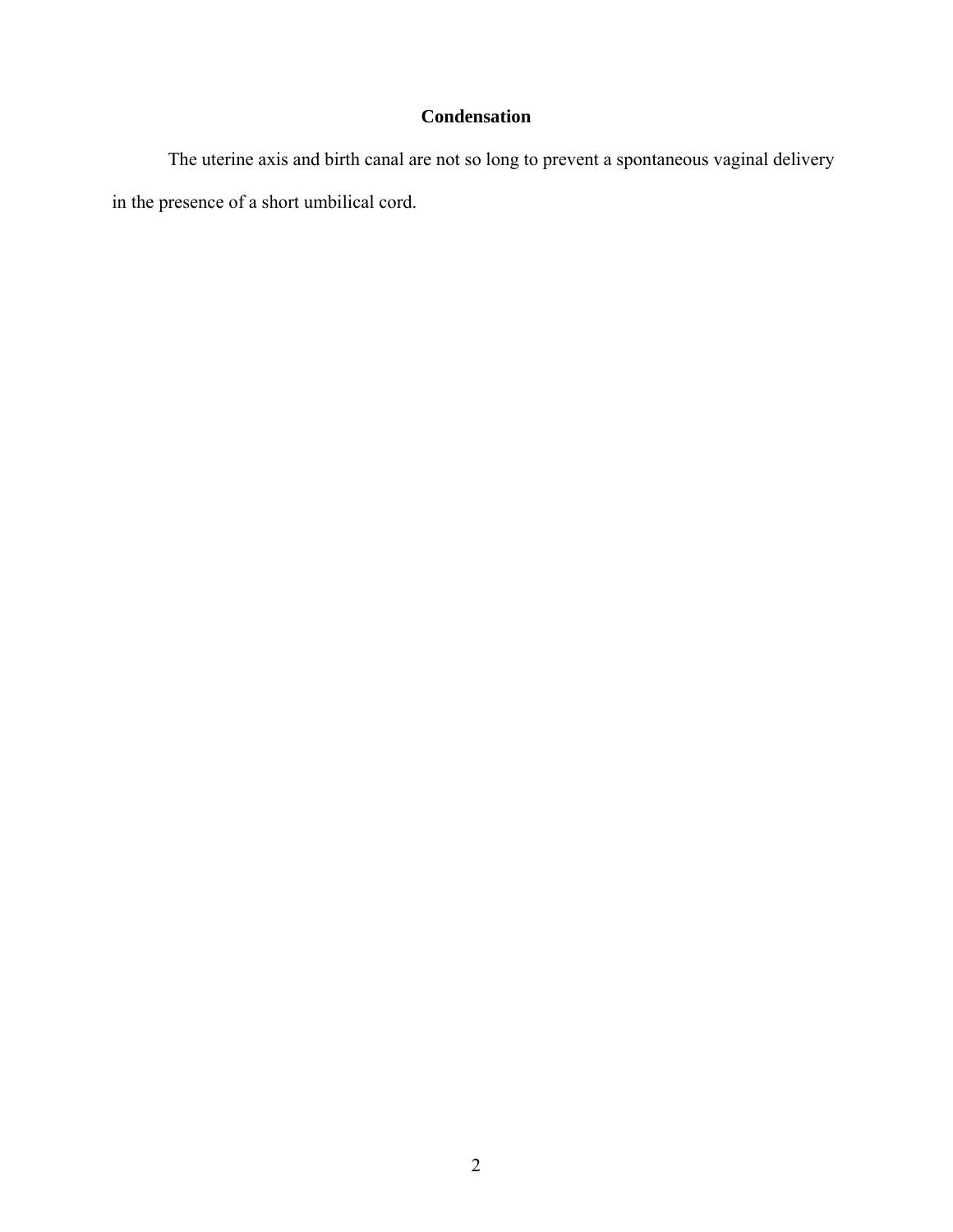### **Abstract**

**Objective:** To determine the shortest umbilical cord length to permit spontaneous vaginal delivery

**Methods:** This prospective observational study included 166 randomly chosen women, age  $\geq 18$ years, with no apparent antepartum complications who delivered spontaneously  $\geq$  37 weeks. The cord was clamped at the maternal introitus immediately at delivery. The cord segment was measured from introitus to placental insertion. We reviewed a recent fetal scan to identify the placental implantation site (fundal or lateral).

**Results:** The mean cord segment from placental insertion to maternal introitus measured to be 22.4 cm (95% confidence interval, 11 to 32 cm). The segment was 2.1 cm longer (95% confidence interval 0.4 to 3.7 cm) when the placenta was implanted at the uterine fundus rather than laterally ( $p < .01$ ; one-sided t-test). An excessively short cord segment ( $< 13$  cm) was present in two cases (1.2 %) with a lateral placental implantation and no case with a fundal implantation.

**Conclusion:** The uterine axis and birth canal are not so long to prevent a spontaneous vaginal delivery in the presence of a short umbilical cord. Placental location does not impede delivery except perhaps when fundal in the presence of an excessively short cord.

**Key words**: umbilical cord, cord length, dystocia, failure to progress, labor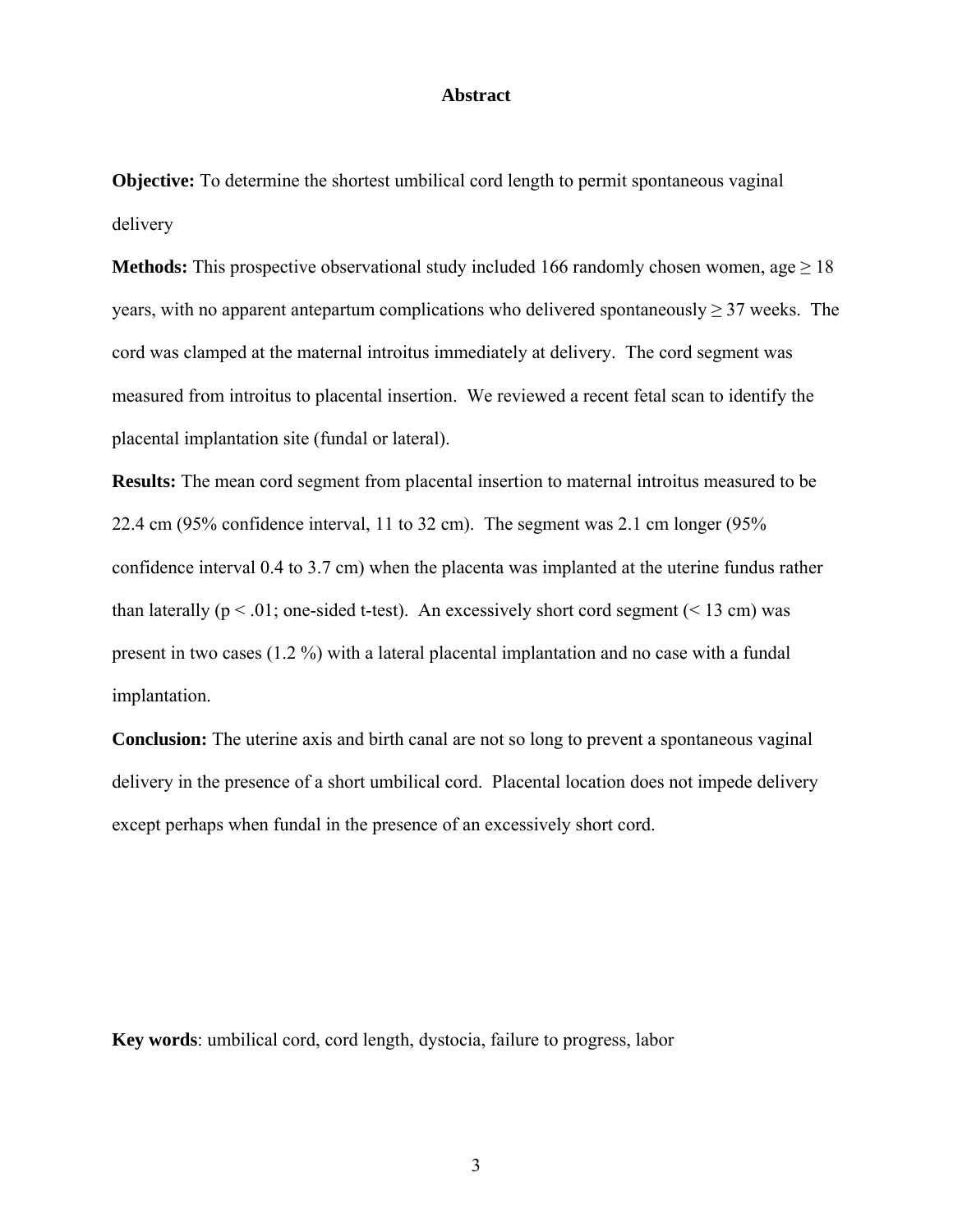The umbilical cord lengthens in an almost linear manner until the last trimester when there is more intrauterine constraint. This environment explains less fetal movement and less tension or "stretching" of the cord. The average cord is 55 cm long at birth, while a short cord is 35 cm or less.2 Short cords, found in up to 6% of all deliveries, have been implicated to explain certain intrapartum complications such as a failure to adequately descend or fetal intolerance to labor. According to Kaltenbach in 1893, the cord must be of a certain minimum length to permit delivery of the child – that is, it must be "35 centimeters when the placenta is inserted high up," and "20 centimeters when low down".<sup>3</sup> Although infants with cords less than 35 cm long are often born vaginally, Sornes reported a significantly higher incidence of operative vaginal deliveries.<sup>4</sup>

An explanation as to how certain infants deliver vaginally with either ease or difficulty was also provided by Brickner in 1902.<sup>5</sup> When a placenta is low lying and has a battledore insertion of the cord near the cervix, a 20 cm long cord is ample for delivery of the infant to the umbilicus. A short cord can be suspected in the presence of obstructed descent if the placenta is located higher (fundally) and the umbilical cord is inserted centrally, creating the longest length for delivery. With widespread use of prenatal sonography, we can accurately locate the placenta. The segment of cord can be measured easily at delivery from its insertion in the placenta to the mother's vaginal introitus.

We propose here a novel study to determine the minimum cord length believed necessary to allow a spontaneous vaginal delivery. This prospective observational investigation was approved by our Human Research Review Committee. Approximately one-fifth of placentas are implanted fundally, according to our review of ultrasound examinations performed at our perinatal imaging center. Consultations with our statistician disclosed that a sufficient number of cases should be gathered from 125 or more women (25 with fundally-implanted placentas) who underwent a spontaneous vaginal delivery beyond 37 weeks 0 days gestation. Our sample

4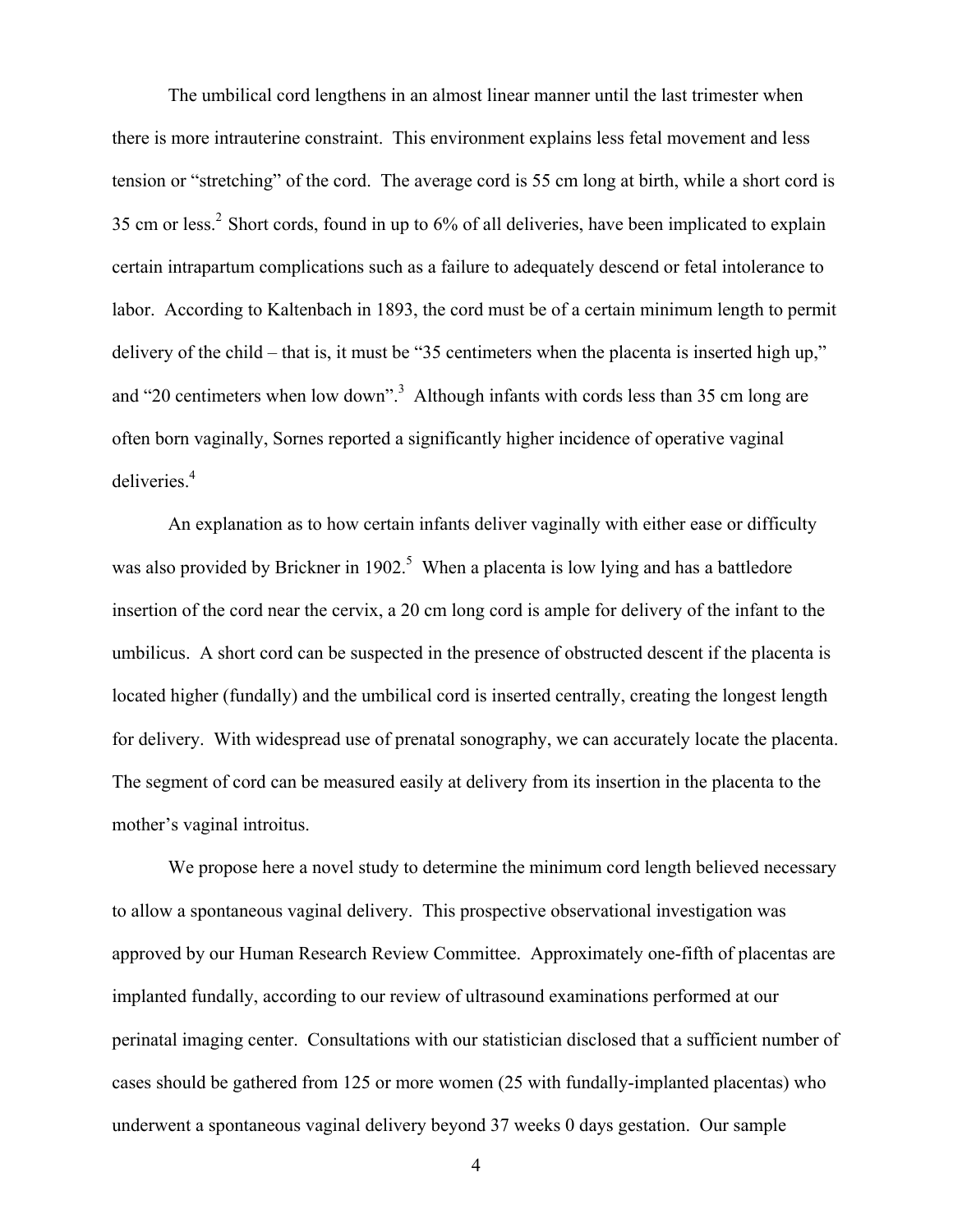population was gathered randomly from consecutive vaginal deliveries at term for women aged 18 years or older and whose delivery was attended by the senior author (WR). In addition, all study cases had a fetal ultrasound with placental localization in late gestation.

As shown in Figure 1, the cord was clamped at the maternal introitus immediately after delivery. The length of this segment from clamp to placenta insertion (central, marginal) was recorded. Also noted was any gross abnormality (placenta abruption, velamentous cord insertion, cord stricture). The placental location was recorded as being either fundal or lateral according to the recent fetal scan. Fetal gender and weight, gestational age at delivery, and one and five minute Apgar scores were reported on a data sheet.

All data were entered into MS Excel (Microsoft, Redmond, WA). Results were reported as a mean + SD. The mean and median cord length were calculated, along with 95% confidence intervals and a presumed bell-shaped curve. Differences between cord lengths in relation to placental location (fundal vs. lateral) underwent a one-sided Student t-test analysis. A p value < .05 was considered to be statistically significant.

Our sample population of 166 deliveries had a maternal age of  $24.6 + 5.4$  years and was predominantly Hispanic. The infant's birthweight averaged to be 3184 + 439 grams. None had Apgar scores < 3 at 1 minute or < 6 at 5 minutes. A velamentous cord insertion was found in one case.

The median cord length was 23 cm (range 11 to 32 cm), while the mean was  $22.4 \pm 3.7$ cm. The placenta was located laterally in 138 (83.1%) cases and fundally in 28 (16.9 %) cases. Figure 2 displays the frequency distribution of cord lengths according to fundal and lateral placental location. The cord was 2.1 cm longer (95% confidence interval 0.4 to 3.7 cm) when the placenta was fundal rather than lateral ( $p < .01$ ; one-sided t-test). These data are consistent with having come from normal distributions. The site of cord insertion into the placenta (central:

5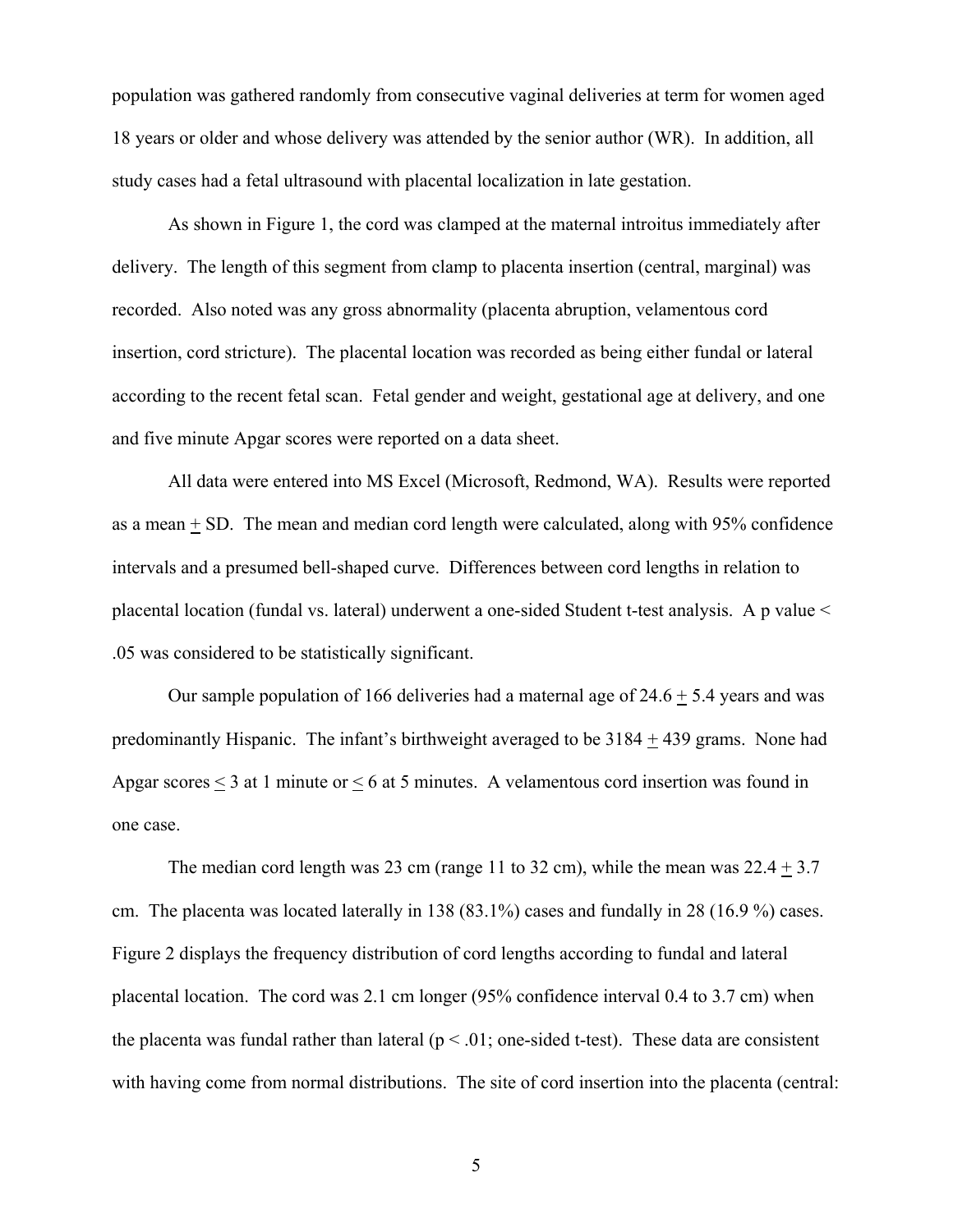138 cases, marginal: 23 cases) did not affect the mean length measurement after controlling for placental location.

 With this sample size and mean cord length, it would be 95% certain that 95% of the lengths lie within the interval from 13 to 32 cm (two-sided tolerance interval) or lie above the value 13 cm (lower one-sided tolerance interval).  $6$  An excessively short cord segment, defined here as being less than 13 cm, was observed in two cases (1.2 %) with a laterally implanted placenta and in no case with a fundally implanted placenta.

In summary, this investigation challenged a century old belief that short cords at delivery are usually sufficiently long to permit the fetus to descend adequately for a vaginal delivery. Our findings from this prospective clinical investigation confirm the uterine axis and birth canal to not be so long as to impede spontaneous vaginal delivery in the presence of a short umbilical cord. We also report that placental location makes no difference unless perhaps the cord is excessively short  $(< 13$  cm). Further investigation is needed to examine the relationship between cord length and fetal intolerance to labor.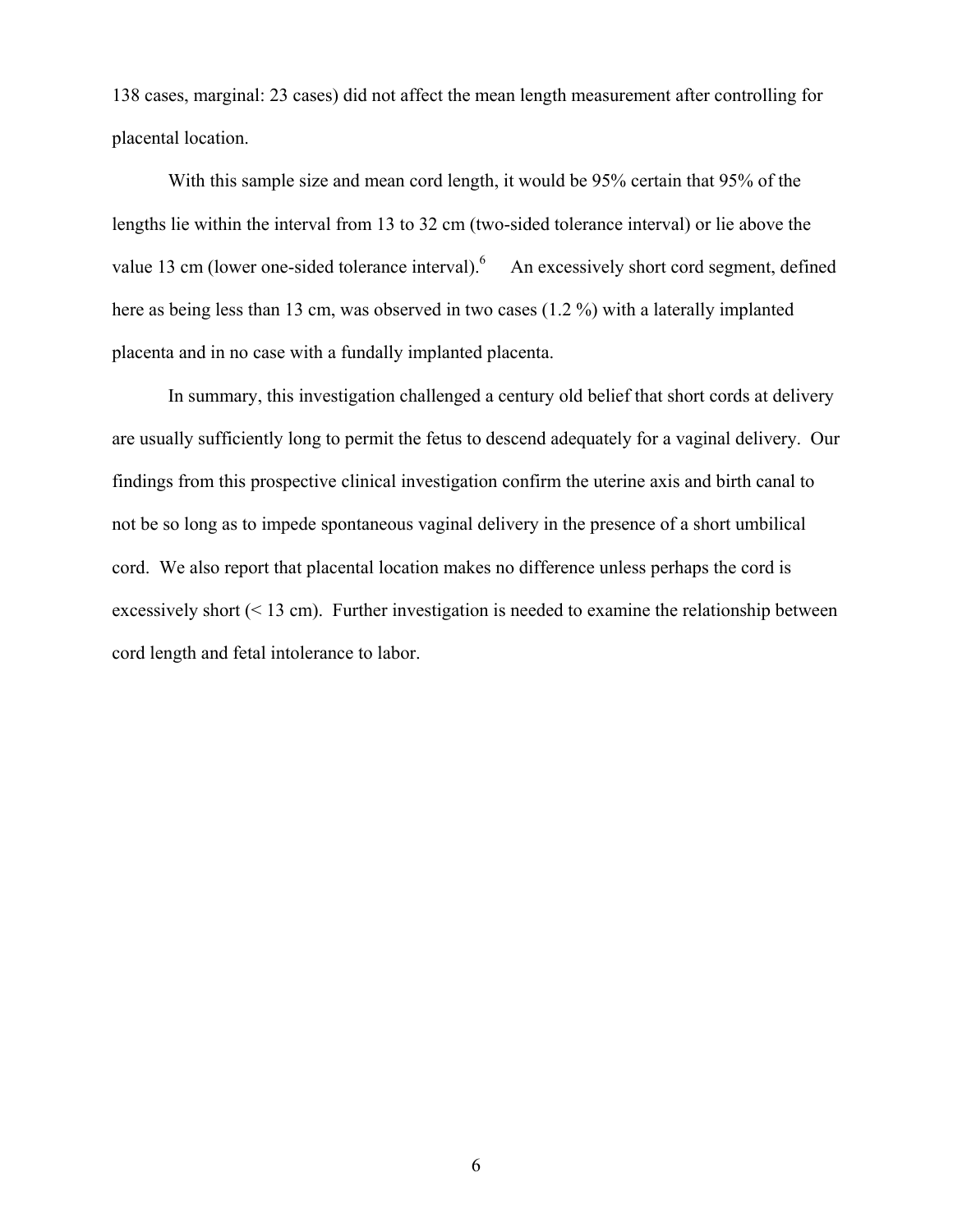### **References**

- 1. Miller ME, Jones MC, Smith DW. Tension: the basis of umbilical cord growth. J Pediatrics 1982; 101: 844.
- 2. Rayburn WF, Beynen A, Brinkman DL. Umbilical cord length and intrapartum complications. Obstet Gynecol 1981; 57:450-2.
- 3. Kaltenback. Zu kurze Nabelschnur. Lehrbuch der Beg., 1893, 316.
- 4. Sornes T. Short umbilical cord as a cause of fetal distress. Acta Obstet Gynecol Scand 1989; 68:609-11.
- 5. Brickner SM. A new symptom in the diagnosis of dystocia due to a short umbilical cord. Am J Obstet Dis Women 1902; 45:512-21.
- 6. Howe WG. Two-sided tolerance limits for normal populations, some improvements. J Am Statistical Assoc 1969; 64(326):610-20.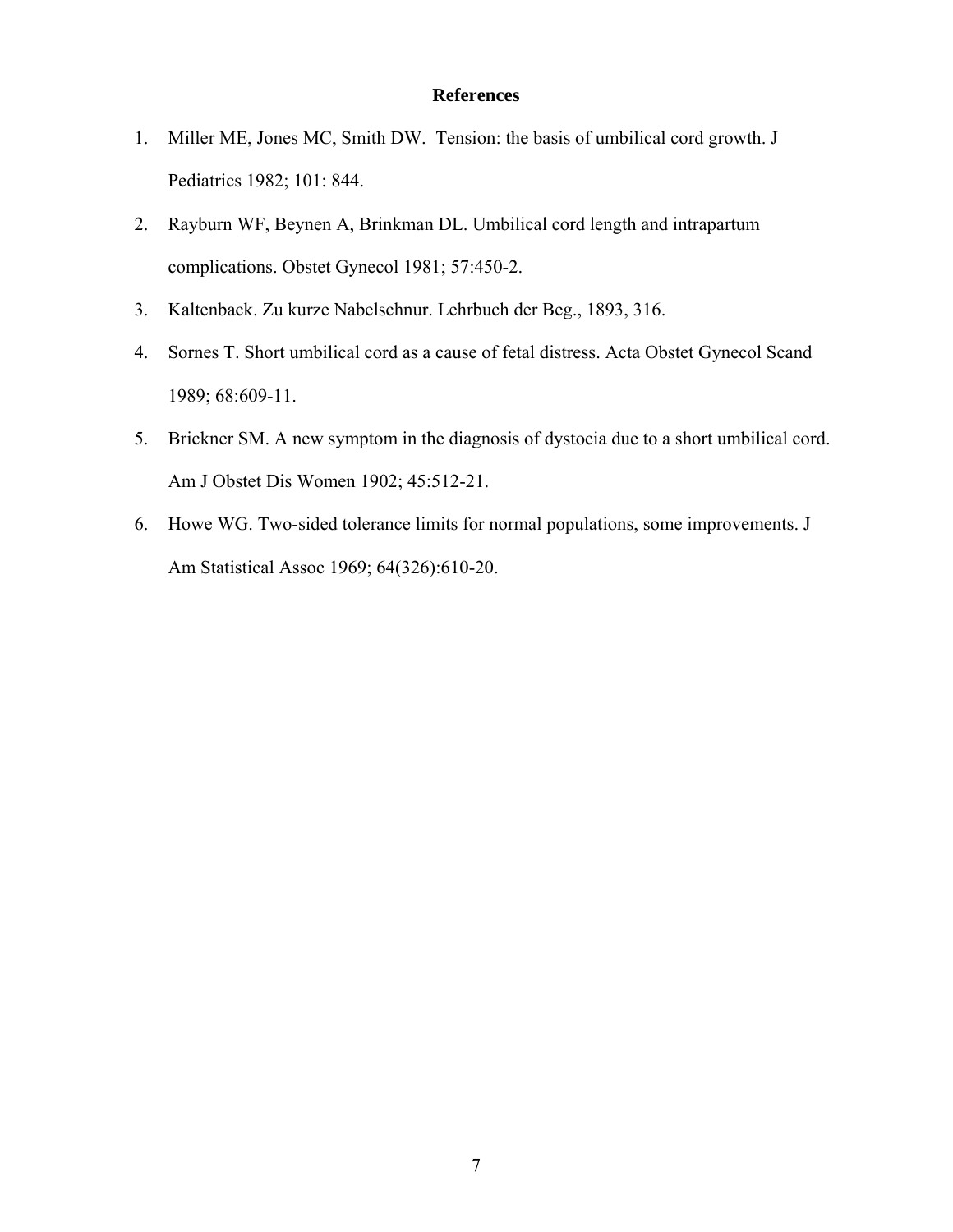### **Legends**

Figure 1. Measurement of umbilical cord length from insertion into the placenta to clamping at the maternal introitus. The cord segment was clamped promptly at delivery.

Figure 2. Distribution of cord segment lengths at spontaneous vaginal delivery, according to placental location (fundal, lateral).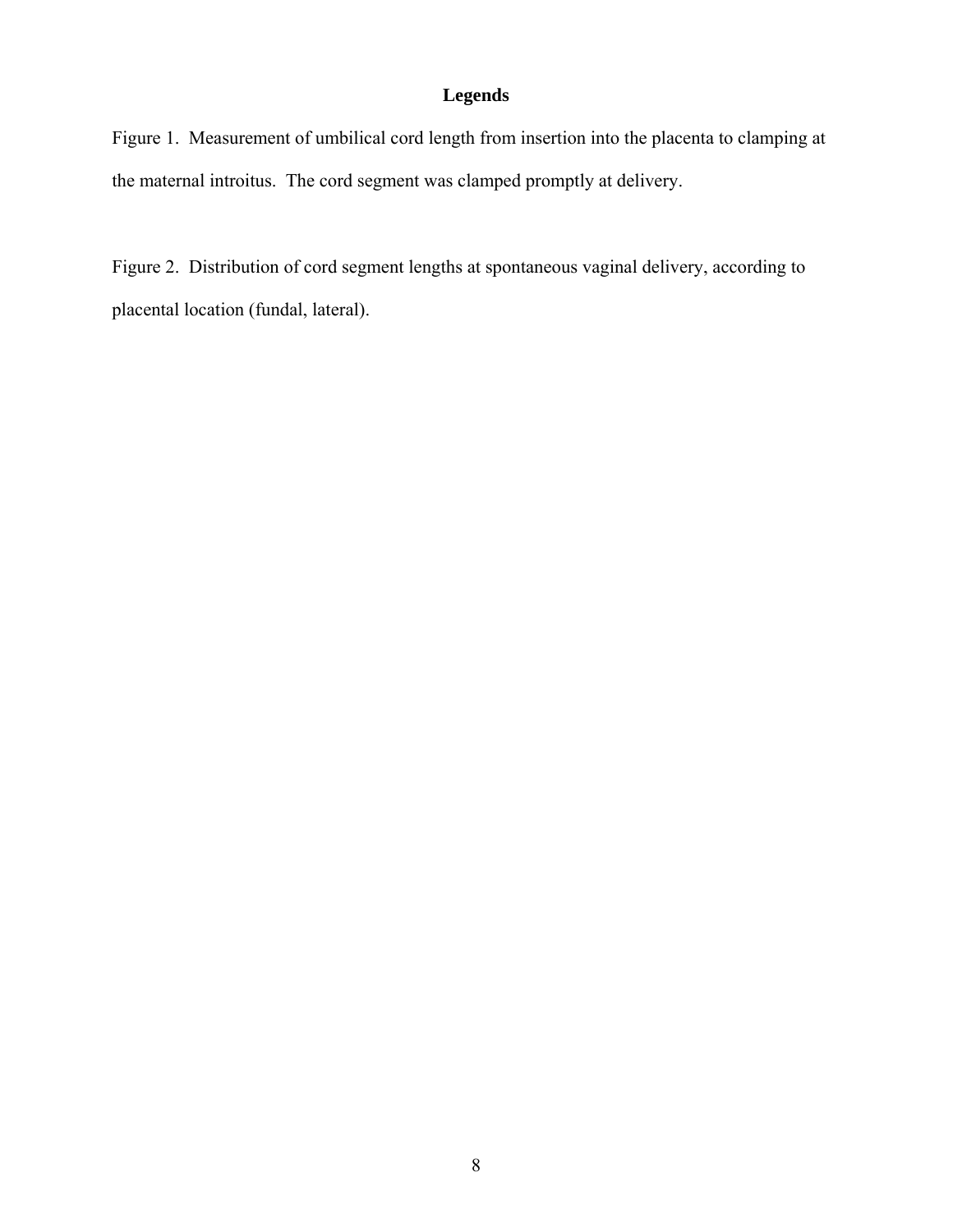Figure 1.